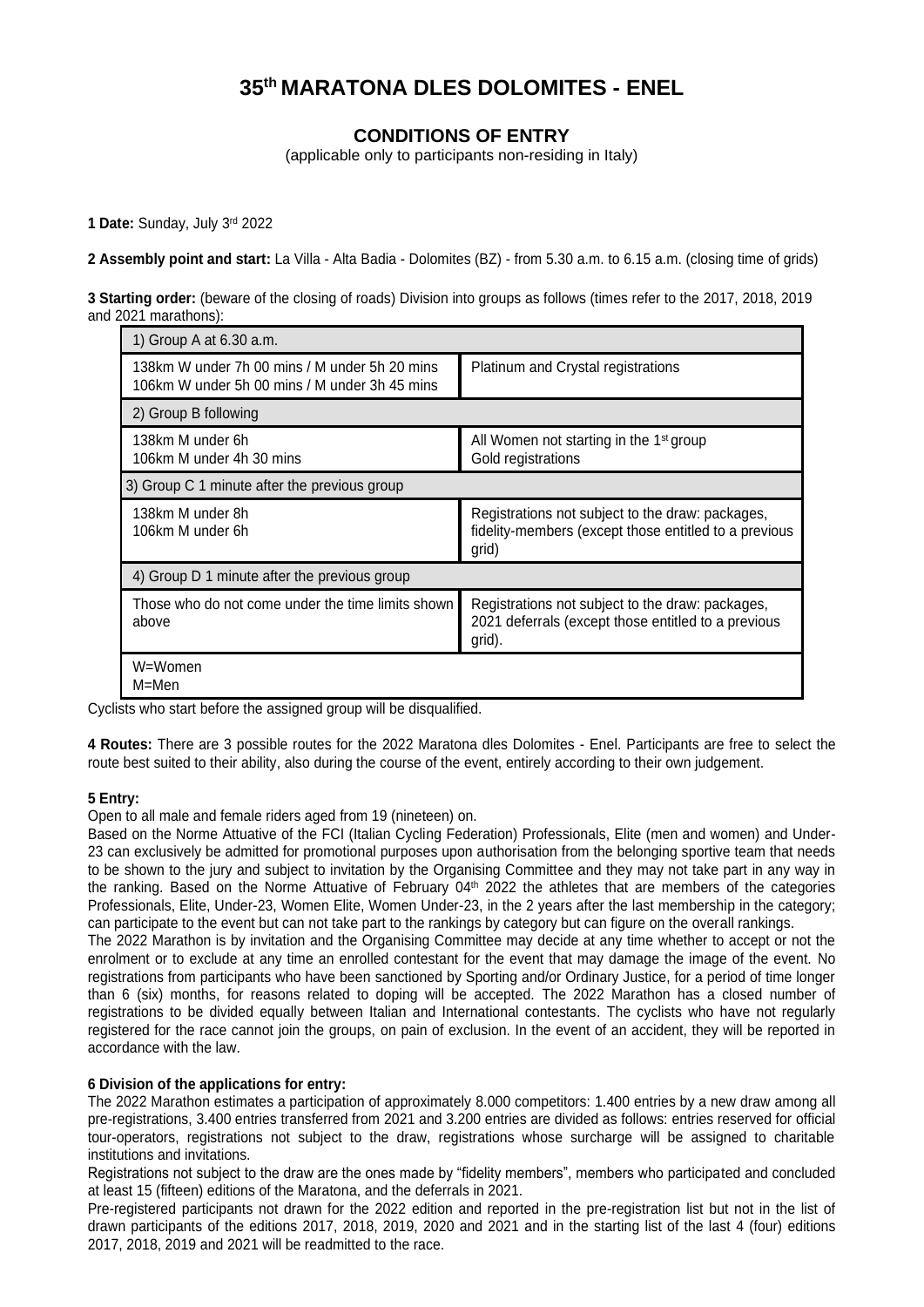In addition, 100 entries will be drawn among pre-registered cyclists of non-European nationality.

The 1.400 entries by draw will be divided in single requests, cumulative requests with 2 (two) to 4 (four) members or cumulative requests with 5 (five) or more members, in proportion to all requests sent to the organisation.

#### **7 Opening date for entry:**

It will be possible to pre-enter for the 2022 Maratona from October 13<sup>th</sup> to November 3<sup>rd</sup> 2021. Pre-entries sent prior or after that date will not be taken into consideration.

Starting packages (hotel+registration) offered by our official tour operator Holimites will be sold as from October 11<sup>th</sup> 2021 on the website [www.holimites.com](http://www.holimites.com/) ; for further international official tour operators (including contacts) please visit [www.maratona.it/en/tour-operator-en](http://www.maratona.it/en/tour-operator-en)

194 registrations whose surcharge will be assigned to charitable institutions will be sold online on [www.maratona.it](http://www.maratona.it/) departing November 23<sup>rd</sup> 2021 and other 194 registrations departing March 23<sup>rd</sup> 2022.

#### **8 Pre-entry – who needs doing it and how to do it:**

**8.1 Who needs to pre-enter:** the pre-entry has to be sent by all participants who want to take part in the race including the "fidelity-members" (with the exception of the "fidelity-members" who pre-registered for 2021 and whose registration has been transferred to 2022) who do not need to participate at the draw.

No pre-entry is required for participants that transferred their 2021 registration-fee to 2022 within the terms, for participants buying a package by our official tour operators or registrations whose surcharge will be assigned to charitable institutions.

Participants who transferred the registration to 2022's edition will be sent by email the indications on how to confirm their participation to the race in July 2022 before April 13<sup>th</sup> 2022.

**8.2 How to pre-enter:** The pre-entry can be made exclusively online by completing the pre-entry form on our site [www.maratona.it](http://www.maratona.it/) indicating following data: surname, name, address, nationality, date of birth, gender, e-mail, mobile number and jersey size, and paying the pre-entry fee of  $2,00 \in$  by credit card, bank transfer or other payment methods depending on the country.

Pre-registrations on paper will not be accepted. The Maratona dles Dolomites Committee reserves the possibility to accept pre-registrations/payments.

Only one entry request per person is admitted, participants who send a double entry will be disqualified for the next two years. The draw will be held on the second half of November 2021 and the participants admitted to the race can definitely register for the race from December 1<sup>st</sup> 2021 till April 13<sup>th</sup> 2022. The complete list of participants drawn will be published on our website a day after the draw.

Sports clubs have to do a cumulative payment in order to be extracted as a group. For the draw they will be given a number (means one possibility) pro group.

The information on groups can be provided in two different ways:

- fill in the group pre-registration form online with the information on each member of the group and make a joint payment;
- download the Excel document for group pre-registration from the online pre-registration procedure, fill it in and upload it online and make the joint payment.

**9 Participation fee:** is 140,00 € + 10,00 € for the guarantee deposit of the chip (10,00 € will be reimbursed on arrival subject to return of the chip). The 2,00 € pre-entry fee is not part of the registration fee and will not be returned or considered as payment on account.

Please note that the chip costs  $35,00 \in \text{and}$  that if the chip is not returned, the difference of 25,00  $\in$  will be requested. In the event of failure to return the chip or to pay the difference, no entry will be accepted for the following years. The chip must be returned together with the tag of the bike on which the chip is fixed.

Payment of the entry fee entitles participants of using the repair service (spare parts not included), assistance and refreshments along the route, pasta-party at the finish, maratona jersey, race number (the front tag with the chip must be returned), infos by e-mail and sms; free participation at all activities during the biker's week. The classification will be published on the Maratona website [www.maratona.it](http://www.maratona.it/) where the participants can also download and print their diploma.

# **10 Confirmation of entry – medical certificate:**

The participants can confirm their entry from December 1<sup>st</sup> 2021 till April 13<sup>th</sup> 2022 by using the individual code which will be communicated them by e-mail. All entries not confirmed by that deadline will automatically be annulled.

Registration can be considered completed and regularly carried out, save sanctions by the FCI (Italian Cycling Federation) on arrival, only when the participation fee has been paid in full and a copy of a valid medical certificate for cycling sport activity according to the Italian D.M.V. 18/02/1982 has been sent and the modification of the participant's status to "ok, complete" in the official list of participants on the site. Medical certificates for other sports such as triathlon, duathlon, athletics etc. are not accepted. The medical certificate must not be dated more than one year prior the date of the event.

All participants have to use the template of the medical certificate, which is valid for the Italian Gran Fondos and can be found at the following link: [www.maratona.it/en/mandatory-medical-certificate](http://www.maratona.it/en/mandatory-medical-certificate)

Participants can send their medical certificate also after April 13<sup>th</sup> 2022, but in any case before May 23<sup>rd</sup> 2022 (the confirmation/payment of the registration must be done before April 13th 2022). If the medical certificate has not been sent before May 23<sup>rd</sup> 2022, the participant will not get the starting number, but only the race pack without the starting number. The participant will not be allowed in this case to take part in the competition.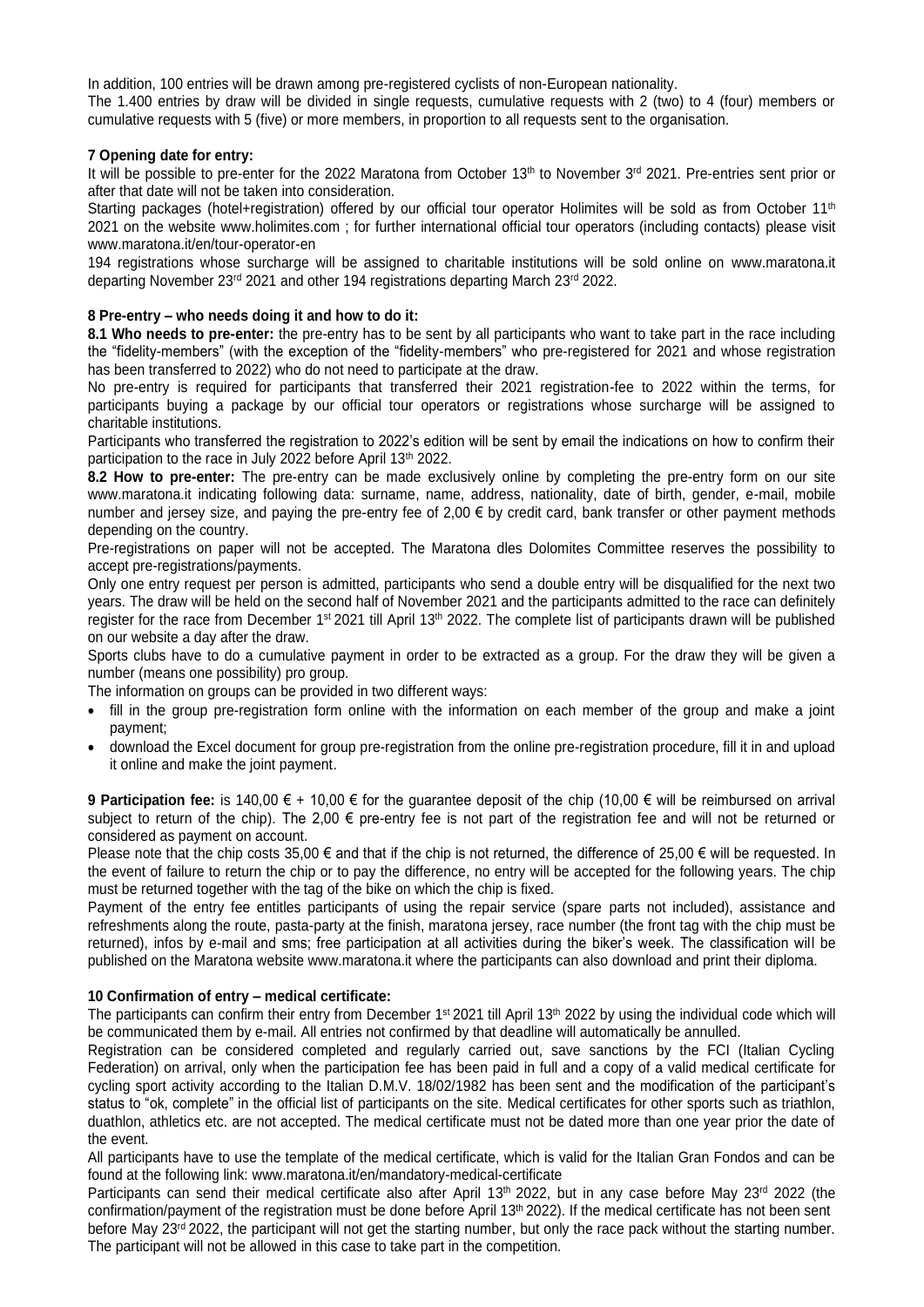At any time it is possible to see if the entry has been accepted or not and to check the own enrolment status on our website www.maratona.it

#### **11 Enrolment procedure:**

The confirmation of entry needs to be done exclusively online on the official website [www.maratona.it](http://www.maratona.it/) with payment by credit card, bank transfer or other payment methods depending on the country.

The payment fees which vary depending on the chosen payment method are shown in the payment procedure and are at the expense of the participant.

Each participant registered individually will receive by June 24<sup>th</sup> 2022 by e-mail the voucher with the assigned number that is necessary together with an original valid ID (identity card, passport or driving license) to collect the material of the Maratona in the four days before the event. A pickup from third parties is not accepted.

For the registration of teams, a joint payment must be made indicating the booking codes of the individual participants to be registered. A cumulative pick up of the starting material for the teams is not foreseen.

#### **12 Replacements**

Replacements are possible within the same team among participants who have already completed their registration. Replacements can be made before May 23<sup>rd</sup> 2022 upon payment of a 40,00 € processing fee.

Fidelity members, participants who already transferred the registration from 2021 and participants admitted to the race because not drawn in the last 5 editions cannot be replaced. The transfer of the registration to another person precludes the possibility of being registered again by any other way or means in the same year. Any extensions of the closing date of the replacements will be notified on the website.

#### **13 Cancellation of the participation:**

If the participant is unable to start in the Maratona edition 2022, the enrolment shall NOT be considered valid for the following edition of the race and the start fee will NOT be refunded. There is no provision to send race packs direct to home addresses.

For this reason we recommend participants to take out an insurance. Datasport offers during the online registration the possibility to take out an insurance for entries allocated by draw in November 2021.

Further information is available at following link [maratona.it/insurance.](http://maratona.it/insurance)

#### **14 Starting number pick-up:**

In San Leonardo/Badia, Alta Badia:

- Wednesday, 29.06.2022 from 8.30 p.m. to 10.30 p.m.
- Thursday, 30.06.2022 from 8.30 p.m. to 10.30 p.m.
- Friday, 01.07.2022 from 2 p.m. to 7 p.m.
- Saturday, 02.07.2022 from 10 a.m. to 7 p.m.

The starting number needs to be picked-up personally with an original valid ID (identity card, passport or driving license) and on handing over the voucher.

No copies of ID's or other ID's allowed. A pickup from third parties is not accepted.

#### **15 Time limit:**

Corvara direction Campolongo (55km) 11.30 a.m. (after 11.30 a.m. the participant will be obliged to pass the finish line) Cernadoi direction Passo Giau (76km) 11.45 a.m. (after 11.45 a.m. the participant will be obliged to continue along the middle course towards Falzarego) Finish: 55km 1 p.m. 106km and 138km 4.15 p.m. Times are valid for all, regardless of starting times.

#### **16 Maximum assistance times:**

Refreshments and mechanical and medical assistance will be guaranteed until the following time:

| Passo Sella              | $11.15$ a.m. | Colle S. Lucia            | 12.15 p.m. |
|--------------------------|--------------|---------------------------|------------|
| Passo Campolongo 12 noon |              | Passo Giau                | 2 p.m.     |
| Passo Gardena            | 12.15 p.m.   | Passo Falzarego 3.45 p.m. |            |
|                          |              |                           |            |

Road closures are established by the various local prefectures and are guaranteed until the final race car marked as "fine corsa" has passed.

**17 Checkpoints:** Observance of these is mandatory, both at the start and along the chosen route. Anyone starting before the official starting signal is given, or whose start is not registered by the officials, shall be considered a nonstarter and their name will not appear in the finishing order.

With reference to the UCI and FCI Regulations, paragraph 1.3.010 and 12.1.013 bis technological fraud, the competition jury, with the technical support of the organisation, is authorized to perform spot checks or systematic checks. Noncompliance or refusal to be subject to the required technical checks implies immediate disqualification and a report shall be made to the relevant bodies.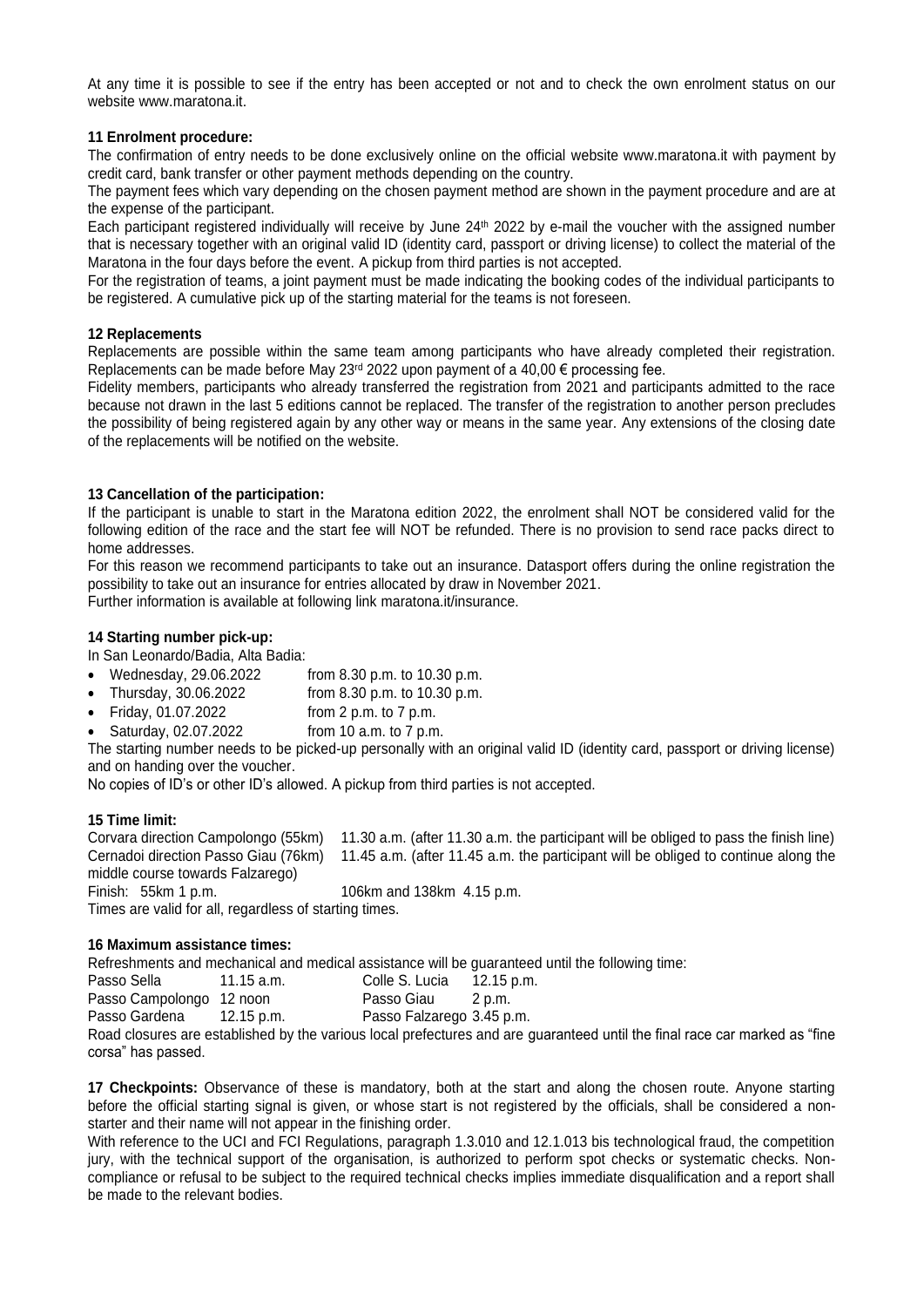#### **18 Individual competition:**

Placing will be established according to time taken to complete the race, not according to the order of arrival, except the first place riders, who will be established by the judges at the finish line according to FCI (Italian Cycling Federation) regulations.

The official awards ceremony will take place at 3 p.m. in the ice stadium. Following prizes will be handed over: the first 3 (three) in the overall individual classification and the first classified in each category for the medium and Maratona distances. The Sellaronda course does not foresee an official classification. Prizes will be handed over only to winners taking part at the ceremony.

**19 Medical service:** The medical backup service comprises ambulances manned by doctors and nursing staff with helicopter support. Participants are responsible for covering any costs for their own transport to hospital.

**20 Mobile and mechanical assistance:** The assistance of private vehicles following the race is strictly prohibited, under penalty of disqualification of the athlete.

**21 Definition of the event:** The "Maratona dles Dolomites - Enel" is a large-scale event for touring cyclists.

**22 Protests:** Any protests must reach the jury before the specified deadline, together with the fee as laid down in the Italian Cycling Federation regulations.

**23 Information:** SSD Comitato Maratona dles Dolomites, Via Damez 34, I– 39036 Badia (BZ) Phone +39-0471-839536, Fax +39-0471-839915 E-Mail: info@maratona.it - www.maratona.it

**24 Alterations:** The organisers reserve the right to make alterations to the conditions of entry. All official communications and any re-opening of registrations will be notified on the websit[e www.maratona.it](http://www.maratona.it/)

#### **25 Rights and duties of the cyclists:**

25.1 Carry the number on the handlebar including the transponder and a number on the back provided by the organisation. The format of these numbers may not be changed.

25.2 Use the approved hard helmet fastened throughout the race.

25.3 All participants must obey the rules of the road. Please be aware that cyclists who are overtaken by the "end of race" vehicle marked as "fine corsa" shall continue along the route of the event, maintaining both numbers. They must, however, be aware that they won't have any form of protection as the section of road they will be following will be open to traffic.

25.4 The first three male and female winner in the Medium and Maratona routes in 2021 must, if registered, wear the "ciüf" ("flora") jersey provided by the organisation showing their place in 2021.

On the jersey which will be personalized at the discretion of the organisation, each athlete may put the name of their club and of their main sponsor with a maximum height and width of 20 cm. Failure to wear the jersey will lead to disqualification from the event. The jersey must be visible for the whole of the race, anything worn on top must be transparent and leave the jersey visible. The remainder of the clothing is that of the club.

25.5 The first absolute 3 (three) classified of the Maratona and Medium routes must take part in the official awards ceremony scheduled for 3 p.m., on pain of exclusion from the Maratona dles Dolomites – Enel for the following year. By attending the awards ceremony (ranking list general and categories), they will acquire the right to pre-register and take part in the 2023 Maratona without having to go through the draw, save cases of exclusion as per the regulations.

25.6 The road between Corvara and La Villa will be closed to traffic (including cyclists) at 6.10 a.m. The cyclists should therefore take due note. Anybody who has not entered the grid 15 (fifteen) minutes before the start will be automatically diverted to the last starting grid.

25.7 It is compulsory to carry a kit for puncture repairs during the race. Carry spare clothing and a waterproof garment in case of bad weather.

# **26 Disqualification:**

26.1 Participants wearing the number of another cyclist, giving the number to others, starting in a grid prior to the one assigned or any other grave fact which is detected by the organisation will be punished by disqualification from the event for one up to five years (in several cases the organisation reserves to give a lifelong disqualification). The above measures will be adopted by the organisation.

26.2 Participants are asked not to throw litter on the roads, but to put it in the special containers at the refreshment points identified by a start and end of refreshments. Competitors who litter outside the marked areas will be excluded from participation the following 3 years.

26.3 The organisation also reserves the right to take measures where an unfair behaviour is noticed tending to distort the order of arrival of the races.

26.4 The use of bicycles fitted with any type of support or aid of an electrical and/or electronic type is strictly prohibited, on pain of disqualification or exclusion. For those participants who participate with a bicycle fitted with any type of support or aid of an electrical and/or electronic type a lifelong disqualification is foreseen.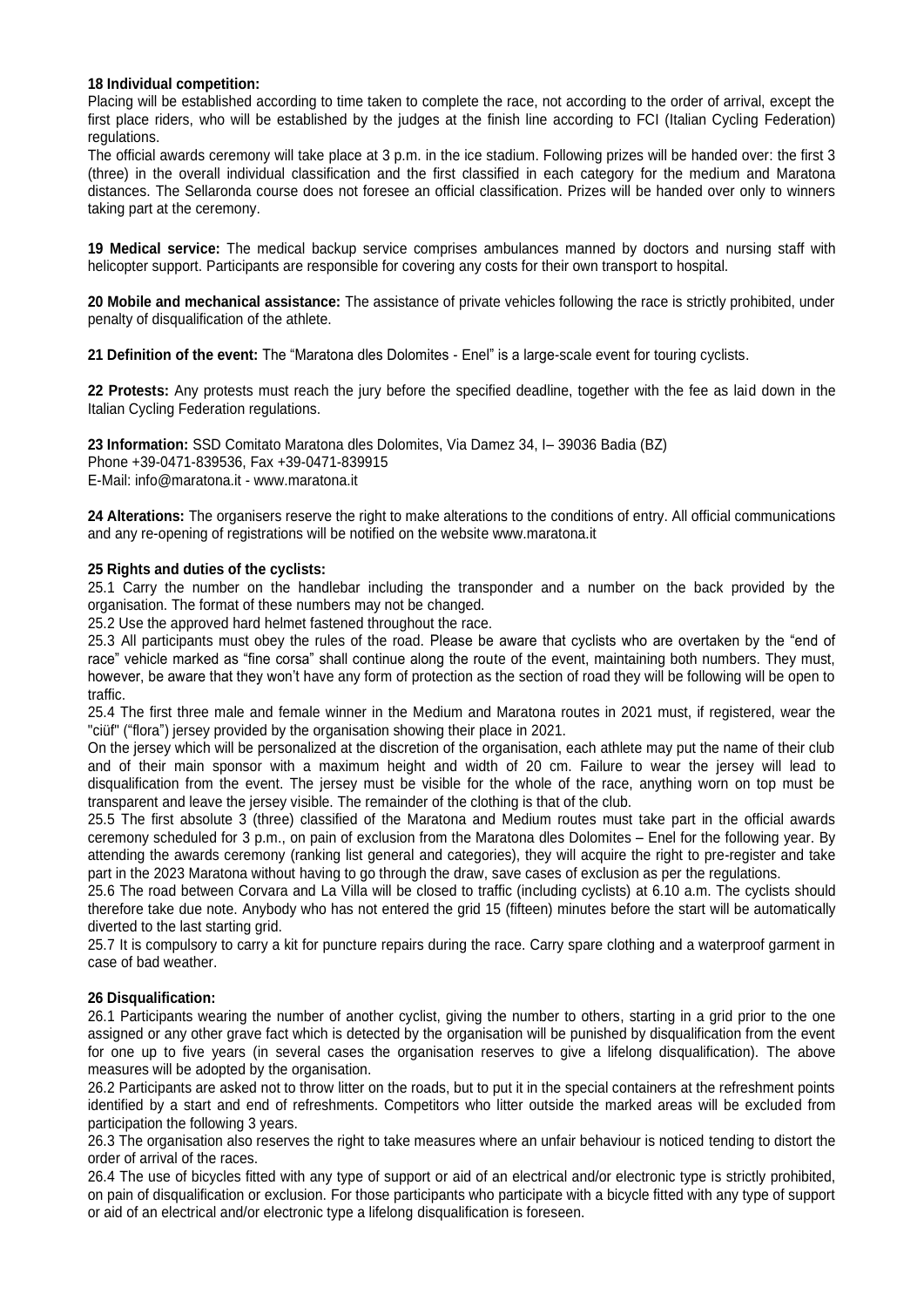**27 Rules:** For everything that is not contemplated by these regulations, the general rules issued by the National Amateur Cycling Commission of the F.C.I. (Italian Cycling Federation) apply.

### **28 Data processing:**

By sending the online registration form, the competitor must declare that he/she has carefully acknowledged and unconditionally accepted the regulations of the Maratona dles Dolomites – Enel 2022 published on the website [www.maratona.it](http://www.maratona.it/) in every point thereof and that he/she possesses the medical certificate of physical eligibility according to the Italian D.M.V. 18/02/82, private accident insurance and third party liability insurance. Each participant carries the complete responsibility for his state of health on the marathon occasion. For accidents during the race the organisation committee will not take upon the liability.

In relation to the information notice according to Art. 13 of EU Regulation 679/2016, the competitor must declare that he/she has viewed said information notice published on the website [www.maratona.it](http://www.maratona.it/) and that he/she has been informed as to the compulsory nature of providing consent for the related processing for the purposes indicated under Art. 2) of the aforementioned information notice, through selection for acceptance of the relevant box on the online registration form for the processing of personal data, aware that failure to provide consent for processing of data for the aims indicated in Art. 2) of the information notice, will imply the impossibility to proceed with the registration for the activity in question. The data must be complete and legible also for insurance purposes.

With consent for the processing of his/her personal data the competitor expressly authorises the Maratona dles Dolomites Committee for his/her data to be transmitted and processed also by third parties who offer services connected with the Maratona such as: those having the purpose of delivering and/or sending the gadgets purchased by the competitor, those having the purpose of timing the races, drafting and announcing lists of results and those having aims such as photographing or filming the competitor.

For that purpose, please also carefully read the privacy information notices of our partners:

DATASPORT AG at this link: https://www.datasport.com/en/privacy-statement/

- SPORTGRAF GmbH & Co. KG at this link:<https://www.sportograf.com/it/service/general/privacy>

The medical certificates that competitors upload to the online portal during the registration phase will be processed and archived by Datasport AG.

According to Art. 4 of EU Regulation 679/2016, processing of personal data means "any operation or set of operations which is performed on personal data or on sets of personal data, whether or not by automated means, such as collection, recording, organisation, structuring, storage, adaptation or alteration, retrieval, consultation, use, disclosure by transmission, dissemination or otherwise making available, alignment or combination, restriction, erasure or destruction". In relation to the lists of results and classifications, the publication of photos, videos and audios and/or video recordings of any kind, the company will use such data and images of the athlete for internal and external use (various publications, sports films, electronically and on the company website [www.maratona.it\)](http://www.maratona.it/). In relation to the images and/or video recordings, the athlete may appear alone or together with other subjects during the initiatives promoted by and for the Company. The Organisation must be authorised by the competitor for the aforesaid processing; the competitor must be informed of the possibility of the right to revoke the processing which can be exercised at any time by writing to SSD Comitato Maratona Dles Dolomites, Via Damez 34, 39036 Badia (BZ) -Italy; [info@maratona.it.](mailto:info@maratona.it)

# **29 Civil and criminal sports penalties:**

With the online sending of the enrolment form, the participant declares that:

- he/she has not been tested positive for doping, in case of planned or surprise tests approved by the U.C.I, the National and International Olympic Committee and the WADA, and that he/she has never refused to undergo any planned or surprise anti-doping tests and/or health-prevention tests;
- he/she has not been found with altered values of the biological parameters monitored in Biological Passport, in compliance with the W.A.D.A. and U.C.I. current regulations, without having demonstrated and actual genetic and/or physiological condition that would explain the alteration of the parameter/s;
- he/she has not been found in possess of any medications or any biologically or pharmacologically active forbidden substances, or any substances subject to usage limitations in compliance with the anti-doping laws and regulations in force without a plausible, circumstantial and documented justification and, in any case, without medical prescription;
- he/she has never carried out medical practices that were not justified with documented pathological or therapeutic conditions, aiming or suitable to change the outcome of anti-doping tests concerning the usage of forbidden medications.

Untruthful self-certifications will be prosecuted according to the law.

Jurisdiction: any disputes regarding the application and interpretation of these regulations shall fall under the jurisdiction of the Court of Bolzano.

#### **30 Cancellation or suspension of the event:**

If the event has to be cancelled due to exceptional circumstances there is no refund of the entry fee but the organisation reserves the right to start in 2023 after completing the registration procedure as requested for coming edition.

30.1 Cases of impossibility to hold the event that can cause its cancellation include force majeure, unforeseeable circumstances, or anything else that arises that cannot be attributed to the organisation, such as:

a. Atmospheric events such as, by way of example, snow, hail, storms, the formation of ice on the road or any other weather condition that makes it impossible to hold the event;

b. Disastrous events such as, by way of example, earthquakes, floods, large fires, natural disasters or man-made disasters;